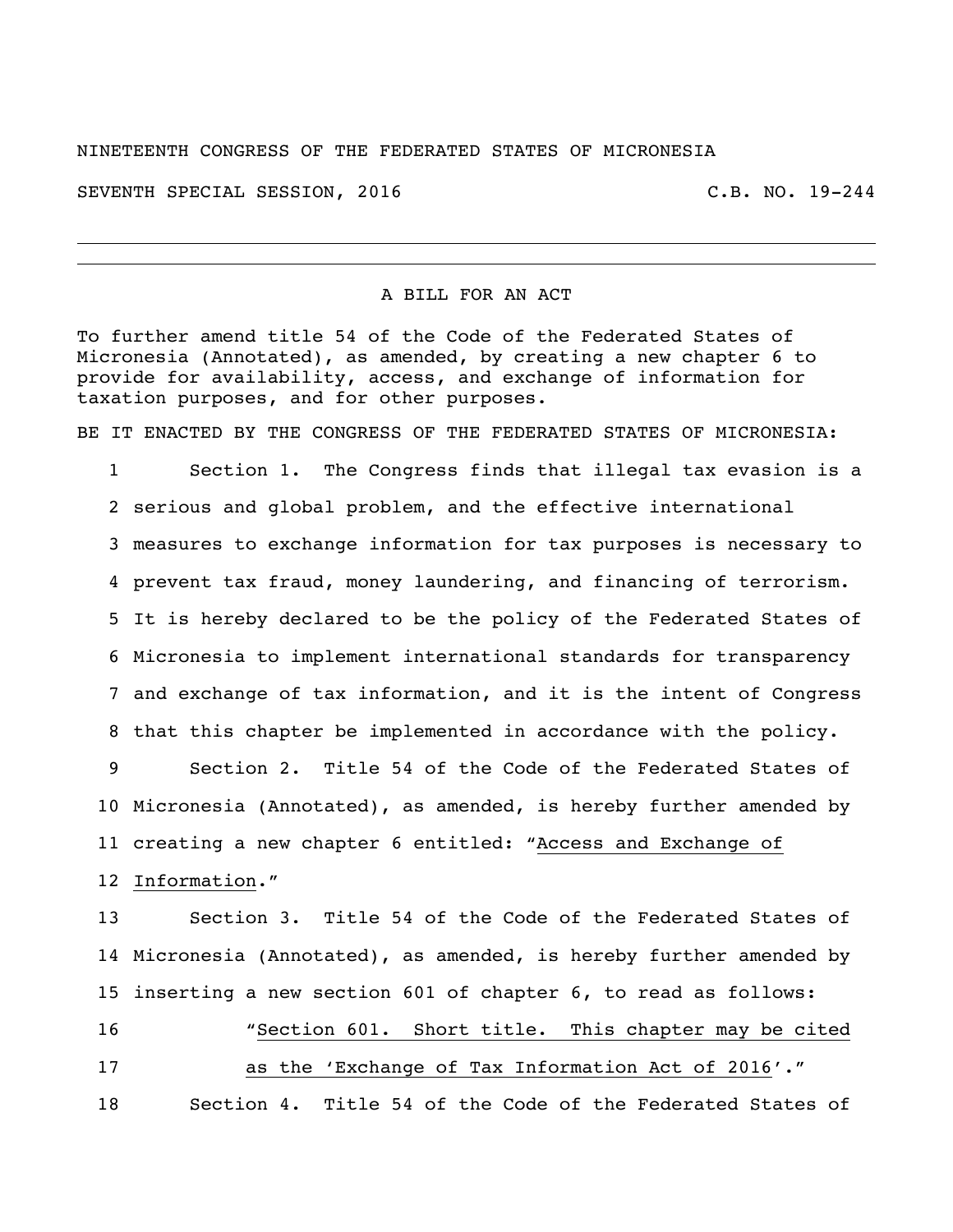|              | 1 Micronesia (Annotated), as amended, is hereby further amended by |
|--------------|--------------------------------------------------------------------|
| $\mathbf{2}$ | inserting a new section 602 of chapter 6, to read as follows:      |
| 3            | "Section 602. Definitions.                                         |
| 4            | Wherever used in this chapter, except where otherwise              |
| 5            | specified, unless the subject matter, context, or sense            |
| 6            | otherwise requires:                                                |
| 7            | (1) "Business" includes any profession, trade,                     |
| 8            | manufacture, or other undertaking carried on for                   |
| 9            | pecuniary profit in the Federated States of Micronesia,            |
| 10           | but not including employment.                                      |
| 11           | (2) "Customs and Tax Administration" means the                     |
| 12           | division in the Department of Finance that is charged              |
| 13           | with administration of national tax laws. It is headed             |
| 14           | by an assistant secretary.                                         |
| 15           | (3) 'Entity' means a company, corporation,                         |
| 16           | partnership, unincorporated association or other                   |
| 17           | business entity, trust, or estate that:                            |
| 18           | (a) is registered in the Federated States of                       |
| 19           | Micronesia;                                                        |
| 20           | (b) has a permanent establishment in the                           |
| 21           | Federated States of Micronesia;                                    |
| 22           | (c) owns assets in the Federated States of                         |
| 23           | Micronesia; or                                                     |
| 24           | (d) in the case of a trust, has a trustee                          |
| 25           | resident in the Federated States of Micronesia.                    |

 $\sim$   $\sim$   $\sim$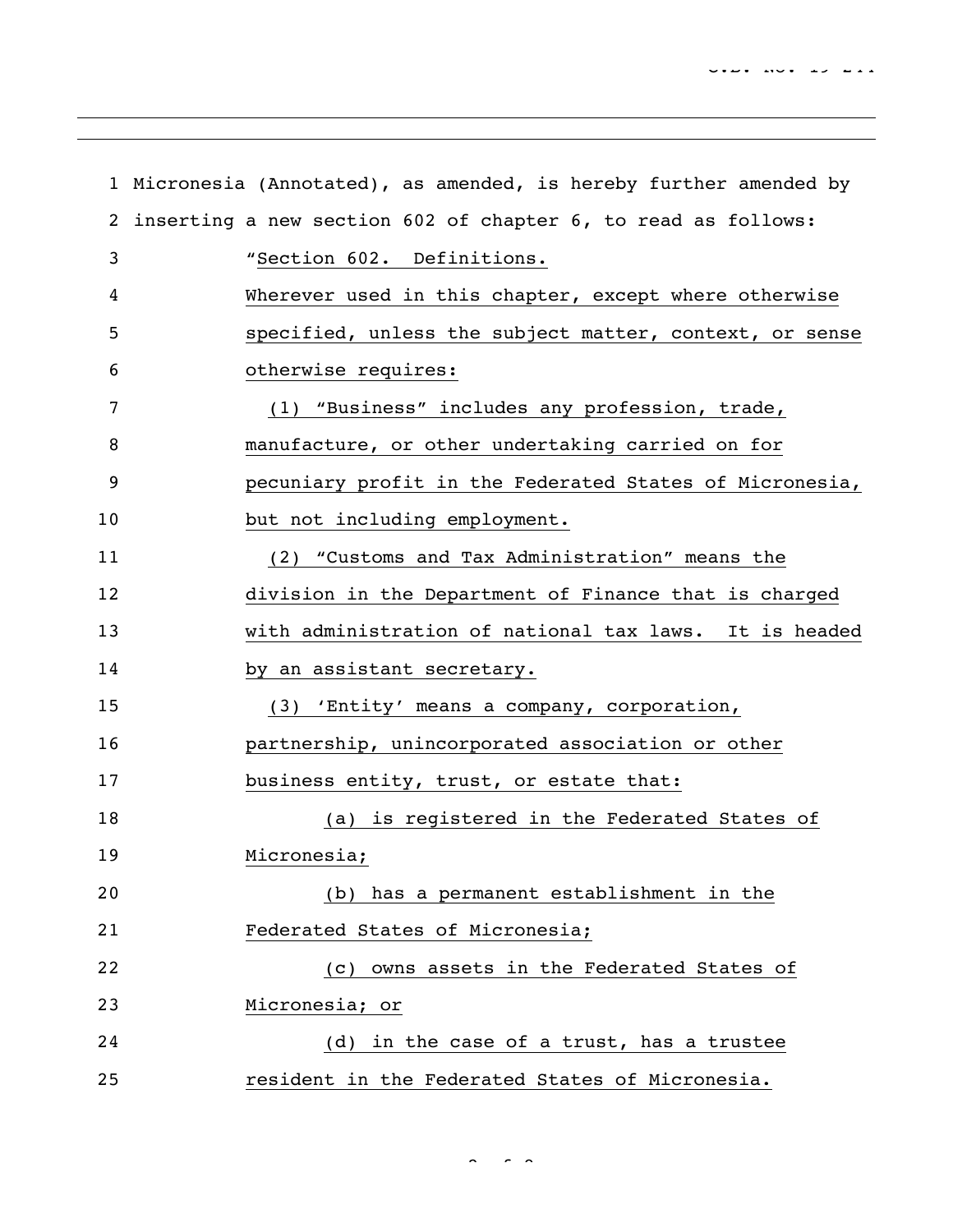| $\mathbf{1}$   | 'Secretary' means the Secretary of the Department<br>(4)            |
|----------------|---------------------------------------------------------------------|
| $\overline{c}$ | of Finance and Administration."                                     |
| 3              | Section 5. Title 54 of the Code of the Federated States of          |
| 4              | Micronesia (Annotated), as amended, is hereby further amended by    |
| 5              | inserting a new section 603 of chapter 6, to read as follows:       |
| 6              | "Section 603. Availability of Information.                          |
| 7              | (1) Every business or entity, on or before January 31               |
| 8              | each year, shall provide complete ownership and identity            |
| 9              | information to the Customs and Tax Administration.<br>The           |
| 10             | information required will be set out in a form approved             |
| 11             | by the Secretary pursuant to this section.                          |
| 12             | (2) Any corporation that has provided ownership                     |
| 13             | information to the FSM National Registrar of                        |
| 14             | Corporations within the previous year may file for an               |
| 15             | exemption from the requirements of subsection (1) of                |
| 16             | this section. The exemption request shall be on a form              |
| 17             | approved by the Secretary and shall contain such                    |
| 18             | information as the Secretary may require.                           |
| 19             | (3) A business or entity may request an extension of                |
| 20             | time to file the information required by this section of            |
| 21             | up to 90 days."                                                     |
| 22             | Section 6. Title 54 of the Code of the Federated States of          |
|                | 23 Micronesia (Annotated), as amended, is hereby further amended by |
|                | 24 inserting a new section 604 of chapter 6, to read as follows:    |
| 25             | "Section 604. Accounting Records.                                   |

 $\sim$  8  $\sim$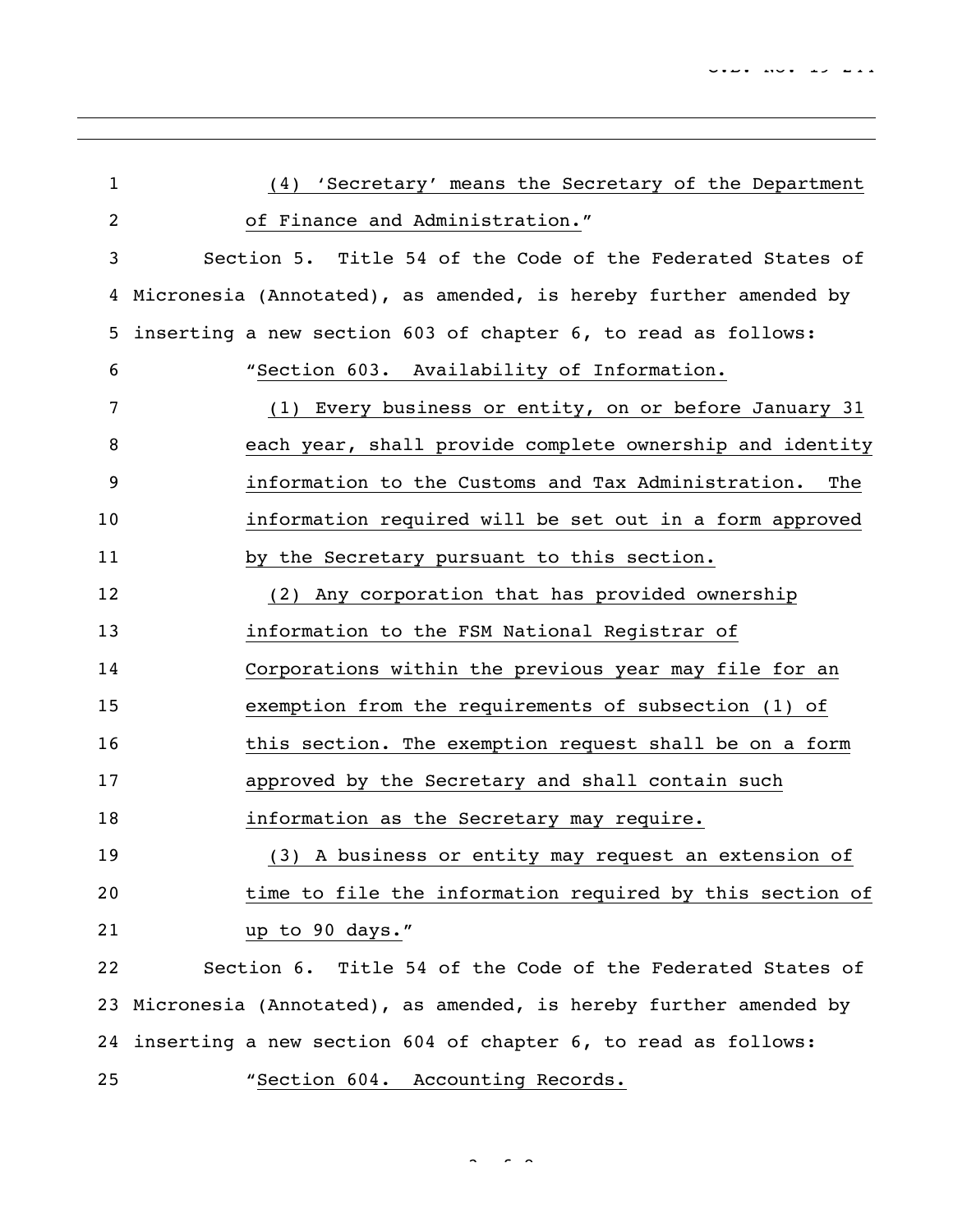| $\mathbf{1}$ | (1) Every business or entity shall maintain                      |
|--------------|------------------------------------------------------------------|
| 2            | accounting records for a period of six years that:               |
| 3            | Correctly explain all transactions;<br>(a)                       |
| 4            | Enable the financial position of the<br>(b)                      |
| 5            | business or entity to be determined with reasonable              |
| 6            | accuracy; and                                                    |
| 7            | Allow financial statements to be prepared.<br>(C)                |
| 8            | (2) Every business or entity shall maintain                      |
| 9            | underlying documents of all transactions such as                 |
| 10           | invoices and contracts for a period of six years.                |
| 11           | (3) The Secretary may by regulation provide for                  |
| 12           | simplified accounting record retention requirements for          |
| 13           | small businesses and entities. Any regulations issued            |
| 14           | pursuant to this subsection shall comply with                    |
| 15           | international standards for tax transparency."                   |
| 16           | Section 7. Title 54 of the Code of the Federated States of       |
| 17           | Micronesia (Annotated), as amended, is hereby further amended by |
| 18           | inserting a new section 605 of chapter 6, to read as follows:    |
| 19           | "Section 605. Exchange of Information.                           |
| 20           | (1) Subject to ratification by Congress, the                     |
| 21           | Executive branch may negotiate and execute treaty with           |
| 22           | another country on the exchange of tax information. Upon         |
| 23           | entry into force of such treaty, the Secretary may enter         |
| 24           | into agreement or agreements with foreign counterpart to         |
| 25           | implement the terms of treaty.                                   |

 $4 - 8 - 8$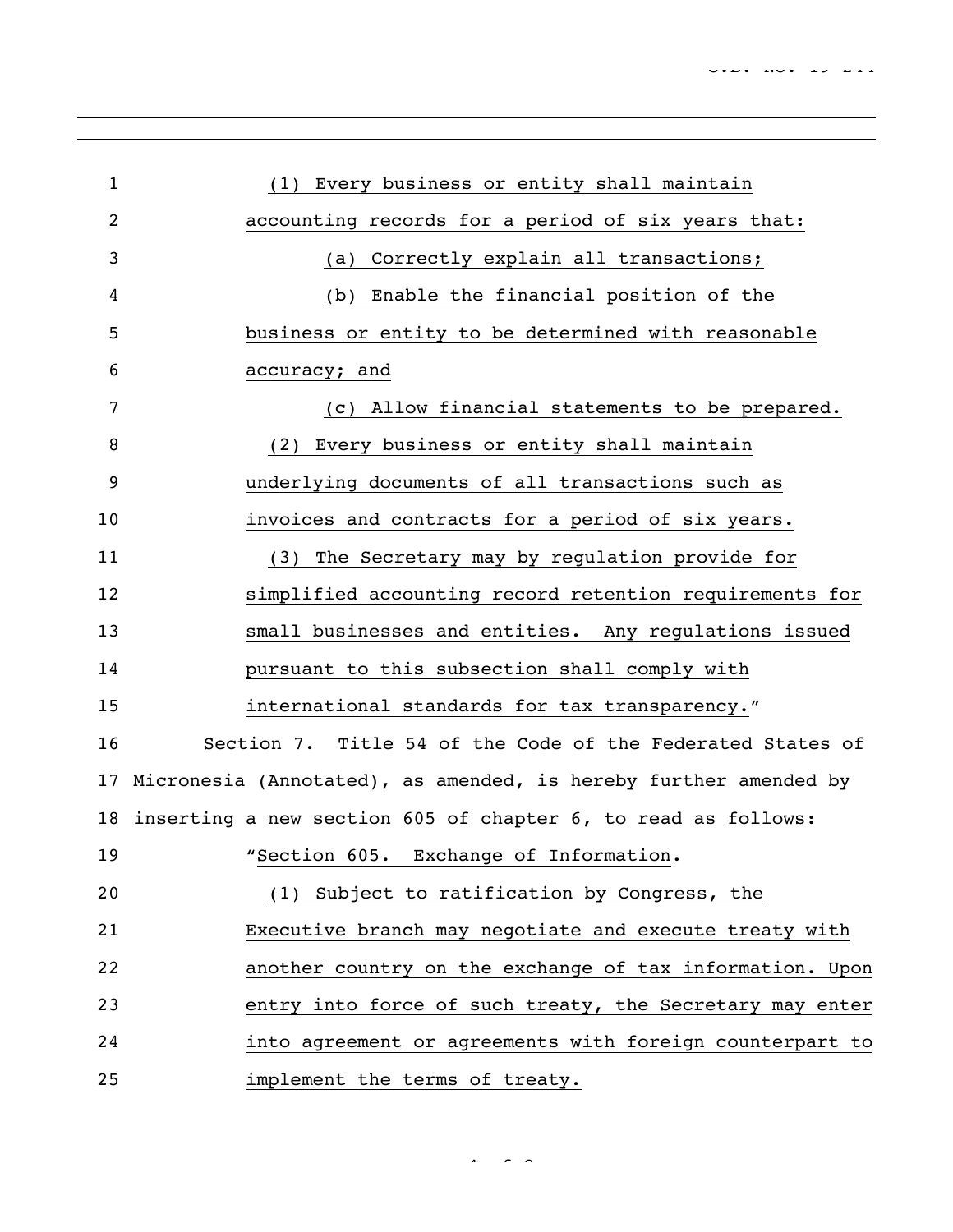| $\mathbf{1}$   | (2) Any exchange of information concluded with other             |
|----------------|------------------------------------------------------------------|
| $\overline{2}$ | nation under subsection (1) or subsection (2) of this            |
| 3              | Section shall provide for reasonable safeguards against          |
| 4              | unauthorized or improper disclosure of confidential              |
| 5              | information.                                                     |
| 6              | (3) Any exchange of information pursuant to an                   |
| 7              | agreement entered into under subsection (1) or                   |
| 8              | subsection (2) of this section shall be exempt from any          |
| 9              | confidentiality or secrecy provisions provided for by            |
| 10             | law, but only to the extent permitted under that                 |
| 11             | agreement and applicable law."                                   |
| 12             | Section 8. Title 54 of the Code of the Federated States of       |
| 13             | Micronesia (Annotated), as amended, is hereby further amended by |
| 14             | inserting a new section 606 of chapter 6, to read as follows:    |
| 15             | "Section 606. Power to Obtain Tax Information.                   |
| 16             | The Secretary shall have authority to use any<br>(1)             |
| 17             | statutory powers to the extent granted in this title to          |
| 18             | obtain access to tax information for the purpose of              |
| 19             | complying with a request for exchange of tax                     |
| 20             | information, including:                                          |
| 21             | (a) powers to summon persons to provide                          |
| 22             | testimony or provide documents under section 157(1) of           |
| 23             | this title;                                                      |
| 24             | (b) powers to summon third parties to provide                    |
| 25             | testimony or provide documents under section 157(2) of           |

of 8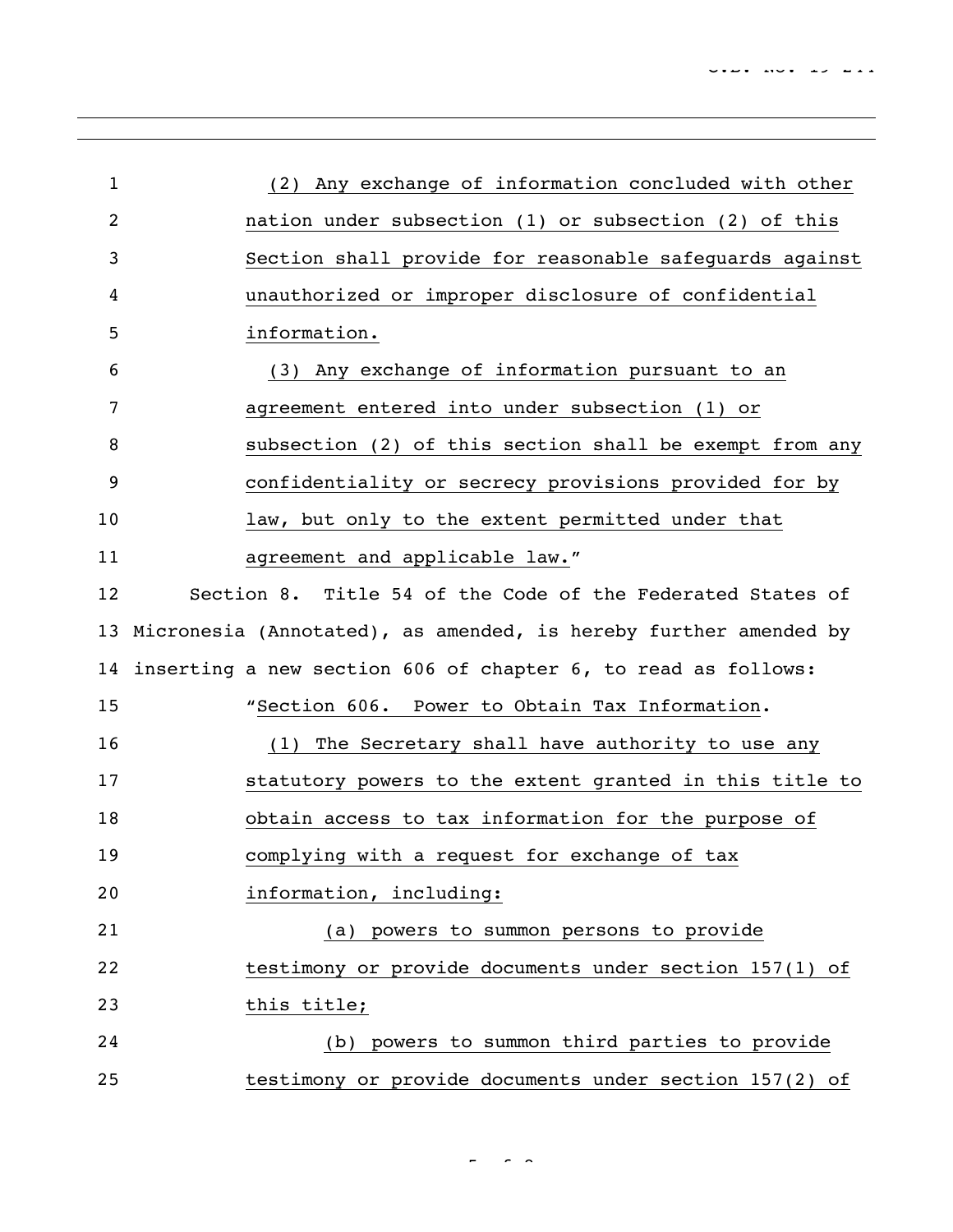| $\mathbf{1}$ | this title;                                                         |  |
|--------------|---------------------------------------------------------------------|--|
| 2            | (c) powers of access to records under section                       |  |
| 3            | 151 of this title; and                                              |  |
| 4            | (d) powers of and seizure as may be provided for                    |  |
| 5            | under applicable FSM law.                                           |  |
| 6            | (2) Any substantive restrictions or procedural                      |  |
| 7            | requirements associated with the exercise of statutory              |  |
| 8            | access powers for a domestic tax purpose shall apply in             |  |
| 9            | a like manner when exercising such powers for the                   |  |
| 10           | purpose of complying with a request for exchange of tax             |  |
| 11           | information.                                                        |  |
| 12           | The powers provided by this section shall be<br>(3)                 |  |
| 13           | exercised subject to such privileges as may be                      |  |
| 14           | recognized by the FSM Supreme Court, but shall not be               |  |
| 15           | subject to contractual duties of confidentiality, and               |  |
| 16           | shall not be subject to professional ethical                        |  |
| 17           | requirements not recognized by the law of privilege."               |  |
| 18           | Section 9. Title 54 of the Code of the Federated States of          |  |
|              | 19 Micronesia (Annotated), as amended, is hereby further amended by |  |
| 20           | inserting a new section 607 of chapter 6, to read as follows:       |  |
| 21           | "Section 607. Civil Penalty.                                        |  |
| 22           | (1) If any business or entity fails to provide                      |  |
| 23           | ownership and identity information as required under                |  |
| 24           | this chapter on or before the date set, unless prior to             |  |
| 25           | that date such taxpayer applied for and received an                 |  |

 $\sim$  6  $\sim$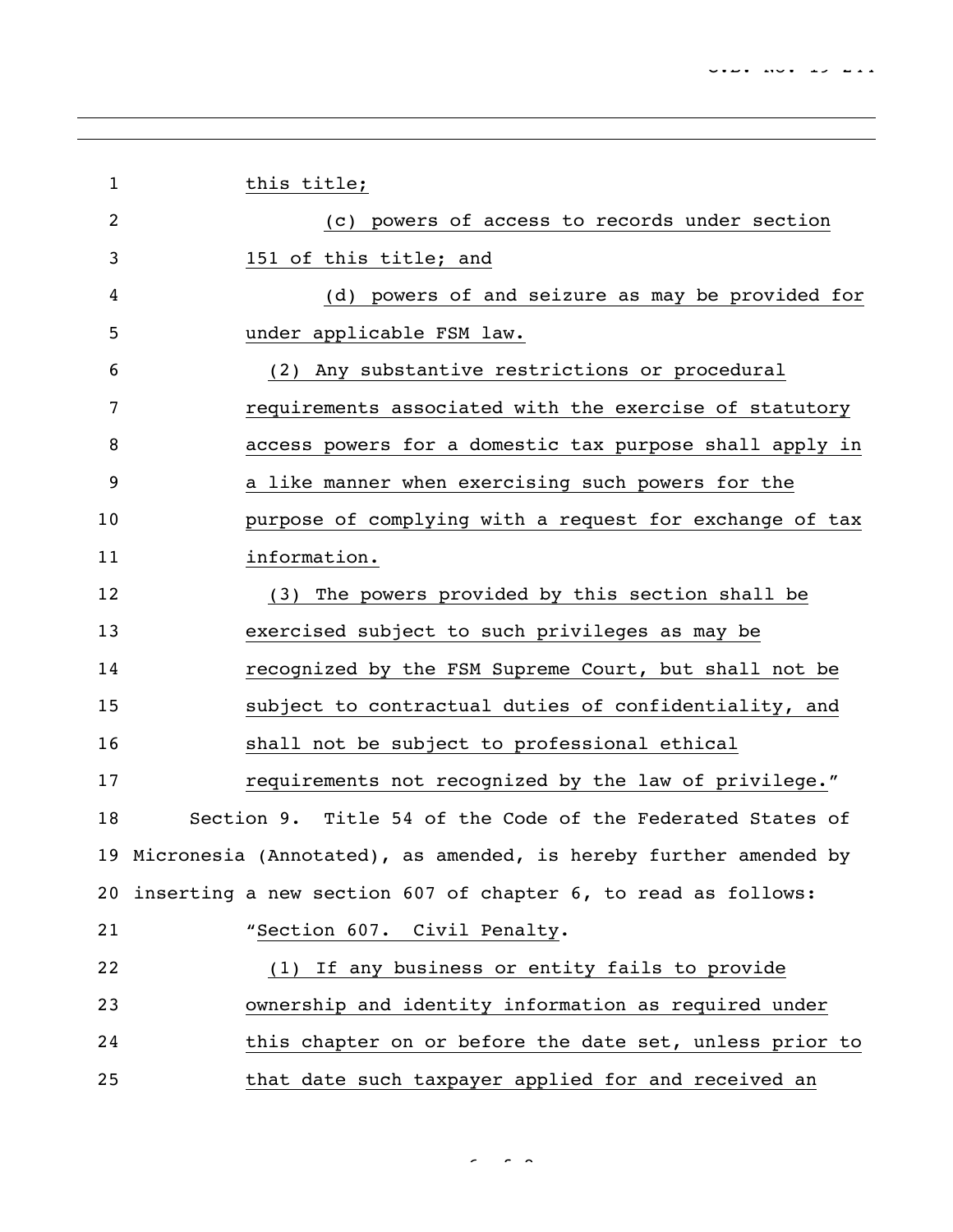| $\mathbf{1}$    | extension for reasonable cause, the business or entity              |
|-----------------|---------------------------------------------------------------------|
| 2               | shall pay a penalty of \$100 per month until such                   |
| 3               | information is provided."                                           |
| 4               | (2) If any business or entity fails to provide                      |
| 5               | accounting records or banking or other information as               |
| 6               | required under chapter, then the business or entity                 |
| 7               | shall pay a penalty of \$500 per month until such                   |
| 8               | information is provided.                                            |
| 9               | (3) If any person subject to a third party request                  |
| 10              | for information or testimony as required by this                    |
| 11              | chapter, then such person shall pay a penalty of \$500              |
| 12              | per month until such information is provided. As used               |
| 13              | in this subsection, a person includes a government,                 |
| 14              | corporation, or other legal entity."                                |
| 15              | Section 10. Title 54 of the Code of the Federated States of         |
|                 | 16 Micronesia (Annotated), as amended, is hereby further amended by |
| 17 <sub>2</sub> | inserting a new section 608 of chapter 6, to read as follows:       |
| 18              | "Section 608. Criminal Penalty.                                     |
| 19              | Any person, business or entity who willfully violates               |
| 20              | any of the provisions of this chapter, or any license,              |
| 21              | rule, or regulation issued thereunder, shall upon                   |
| 22              | conviction be imprisoned for a period of not more than              |
| 23              | one year, or fined not more than \$50,000, or both."                |
| 24              | Section 11. Title 54 of the Code of the Federated States of         |
|                 | 25 Micronesia (Annotated), as amended, is hereby further amended by |

 $-$